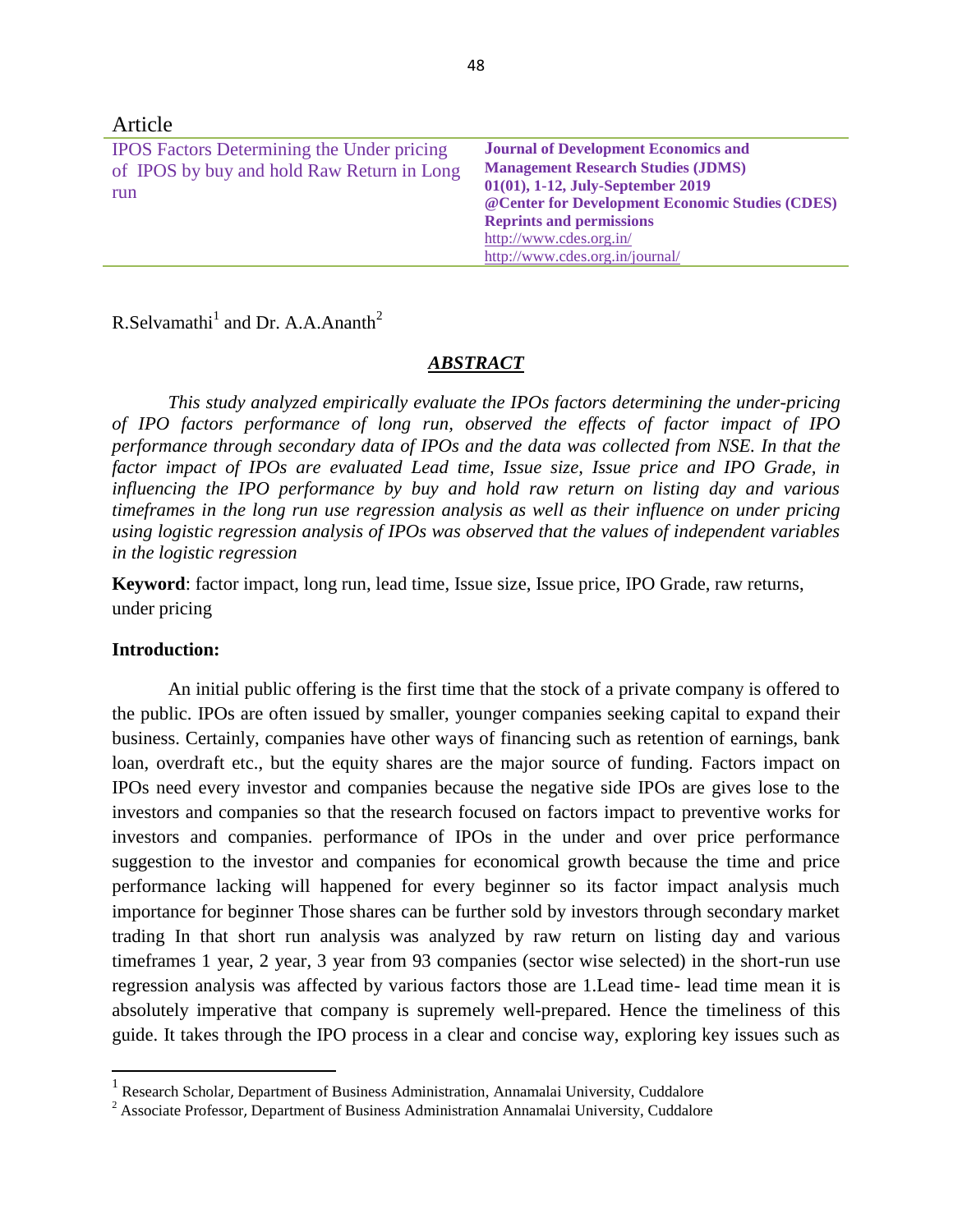how to position business with investors, company structuring, and the increased focus on corporate governance and, important for IPO 2. Issue size- The issue size of a security is the total value, stated in nominal rather than market value terms, of the security issued. Sometimes the amount outstanding will differ from the original issue size it may affect with IPO challenges .3 Issue Price- The issue price of an IPO is the price at which a company sells its shares. The IPO is then listed in exchange. The listing price is the opening price of the share on the listing day. Demand and supply for the shares is a major factor in difference between issue and listing price 4. IPO Grade -The grade represents a relative assessment of the fundamentals of that issue in relation to the other listed equity securities in India. Such grading is generally assigned on a fivepoint scale with a higher score indicating stronger fundamentals are grade 1-Poor, grade 2- Below Average, grade 3-Average , grade 4-Above Average , grade 5-Good these four variables are consider for their influence on under pricing and over pricing using logistic regression analysis of IPOs by the values of independent variables

### **Review of Literature**

**Craig G. D. (2000)** – "Factors affecting investment bank initial public offering market share". The researcher examines the effects of several factors on the market share of investment banks that act as book managers in initial public offerings between 1984 and 1995. The researcher concluded that for established banks, IPO first day returns, one year abnormal performance, abnormal compensation, industry specialization, analyst reputation and association with withdrawn offer have a significant impact on changes in market share. These factors have a more significant effect on market share changes in low volume IPO markets. These factors have less significant effect on market share, statistically and economically, for less established banks, consistent with the notion that less reputation is placed at risk.

**Vichakorn C, Kennedy D. G. (2005)** – "The factors affecting on IPO return in Thai Stock Market". The main objective of the researchers was to study relationship between factors and initial return of IPO by multiple regression models. The data for the study was secondary and initial return of IPO was dependent variable and the other nine variables were independent variable. The researchers concluded that 14% to 24% IPO Returns in Thai stock market in given period. This figure is same with international Stock markets. In addition to that the factors affect the initial return of IPOs also disclosed. By using the publish data that can be acquired by general investor, the researchers investigate those data which have relations to the return of IPOs.

**Leila B & Farshid A. (2014)** – "Study of Factors Affecting the Initial Public Offering (IPO) Price of the Shares on the Tehran Stock Exchange." The main objective of the researcher was to examine whether pricing the initial offering exchange in Tehran Stock Exchange is less than actual and to study the factors that affect pricing of initial share on stock exchange. The researcher for the purpose of the study included 115 stock exchange companies from 2006 to 2012. The researcher concluded that P/E variable has significant relation with price changes on initial offerings and had highest impact on price of initial offerings.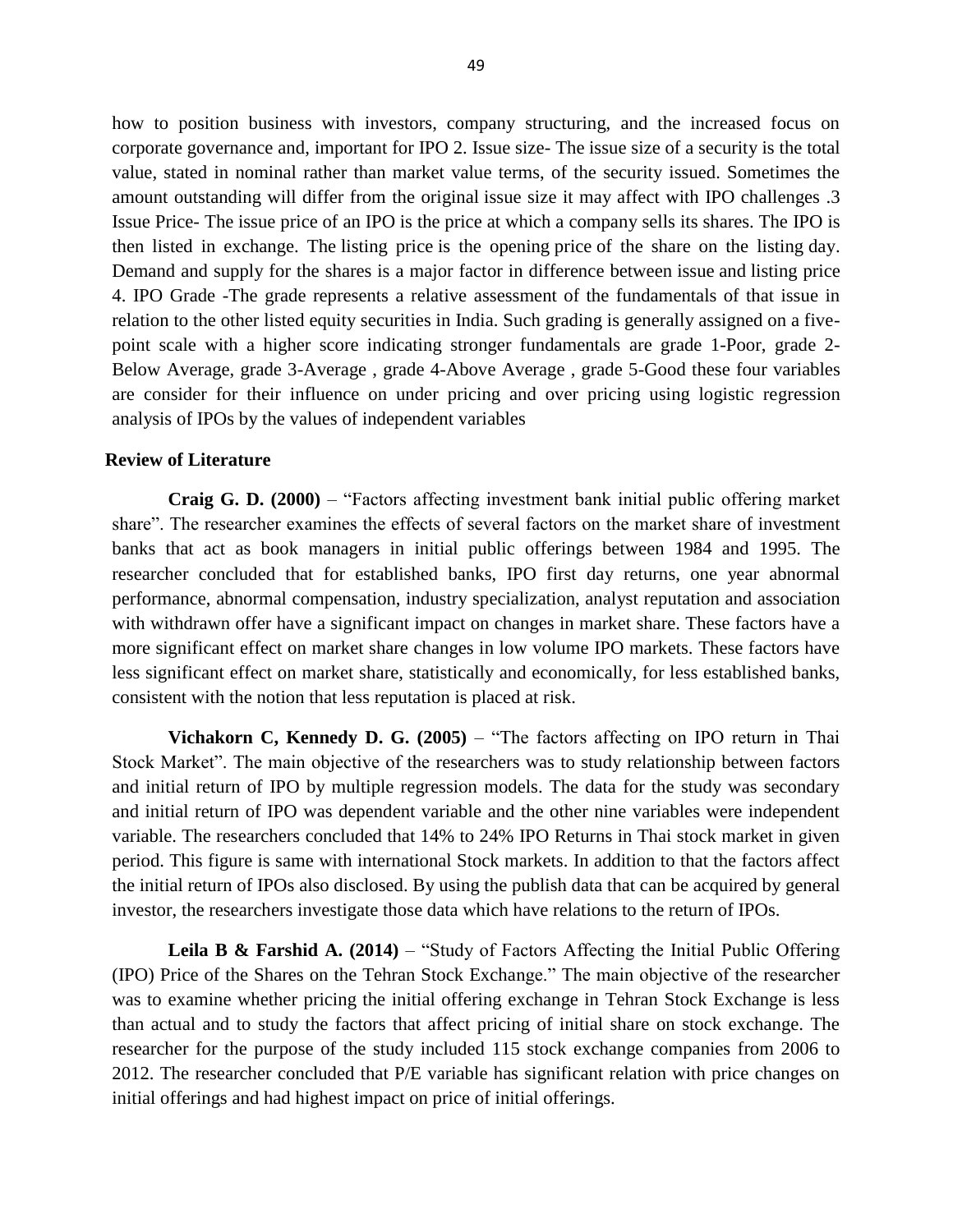**Madhuri Malhotra, N. Premkumar (2017) -** In this study, an attempt has been made to find whether Indian stock market indicates underperformance of IPOs in the long run. This study also highlights the factors which might have an influence on the price reactions around IPOs by firms. IPO performance is represented by four variables namely, age of the firm, time lag, IPO issue size, and company size. Long run IPO performance is represented by Buy-and-Hold Adjusted Return (BHAR). This study employs data from companies listed in National Stock Exchange (NSE), which have gone public from 2004 to 2008. The results show that Indian Stock Exchange Market shows IPO underperformance in the long run and there is a positive relationship between the number of shares offered at the time of IPO and underperformance. Variables such as firm age, time lag, and company size do not have any significant impact on the long run underperformance of an IPO issue

### **RESEARCH METHODOLOGY**

#### **Research Objectives:**

- $\triangleright$  To study the factors that influence 3 years analysis through IPO
- $\triangleright$  To study logistic regression analysis of selected IPOs by impact factor
- $\triangleright$  To study the influence of under pricing value by impact factor

**Variables under study**: Independent variables-Lead time, Issue size, Issue price, IPO Grade with constant value.

#### **Research Design**

The correlation analysis is carried out by multivariate analysis between IPO factors and IPO performance variables in the short-run with the different time frames listing day, 1 year, 2 year, and 3 year by raw returns

#### **Sample selection**

93 companies performance through secondary data of IPOs and the data was collected from NSE.

### **Regression model for Methodology**

Statistical significance of the BHRR is ascertained by t-statistic calculated as per the formula

defined

$$
BHR_{iT} = \prod_{i=1}^{T} (1 + r_{it}) - 1
$$

The specification of the regression model is here under.

 $Y = \alpha + \beta_1$ leadtime +  $\beta_2$ issue size +  $\beta_3$ issue price +  $\beta_4$ IPO grade +  $\varepsilon$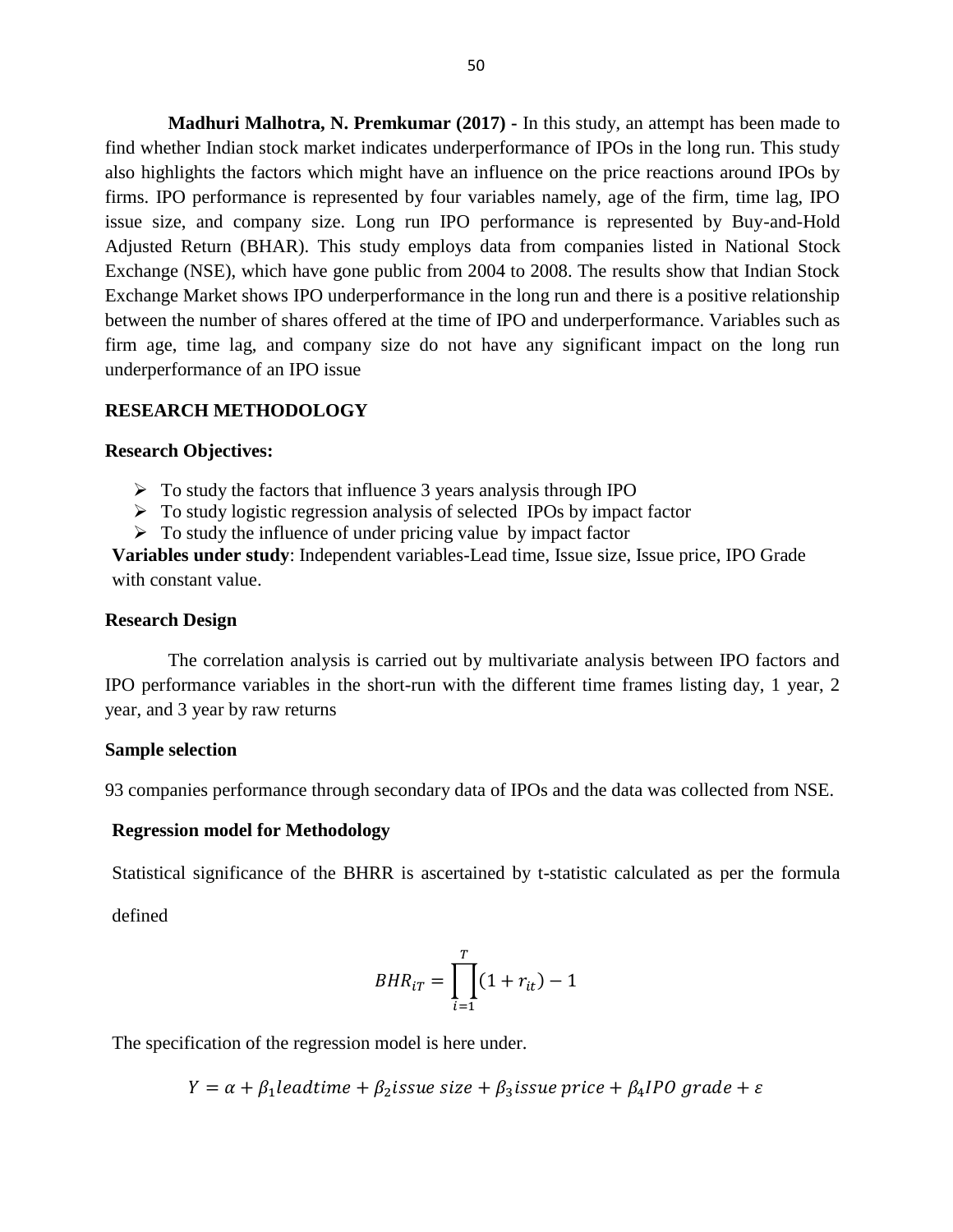Where

Y =Raw return, Market adjusted excess return,  $\alpha$ =Intercept (Constant)

 $\beta_1$ ,  $\beta_2$ ,  $\beta_3$ & $\beta_4$  =Estimated coefficients,  $\varepsilon$ =Error-term

The specification of logistic regression model is as given below.

$$
ln\left(\frac{P}{1-P}\right) = \beta_0 + \beta_1 leading \text{ because } size + \beta_3 is \text{use price} + \beta_4 IPO \text{ grade}
$$

Where

P is the probability of under pricing, which is coded as 1 and 1-P is the probability of overpricing, which is coded as 0.  $\beta_0$  Is constant, and  $\beta_1$ ,  $\beta_2$ ,  $\beta_3$ & $\beta_4$  are the estimated coefficients. **Analysis of factors affecting the IPO performance**

**Correlation between IPO Variables and Buy and Hold Raw Return (BHRR) in the Long-Run (1 Year, 2 Years and 3 Years)**

|                    | <b>Buy and Hold Raw Return (BHRR)</b> |           |          |  |  |  |
|--------------------|---------------------------------------|-----------|----------|--|--|--|
| <b>IPO</b> Factors | 1 Year                                | 2 Years   | 3 Years  |  |  |  |
| Lead time          | $0.203*$                              | $0.275**$ | 0.193#   |  |  |  |
| <b>Issue Size</b>  | $0.265**$                             | 0.101     | 0.058    |  |  |  |
| <b>Issue Price</b> | $-0.075$                              | $-0.048$  | $-0.056$ |  |  |  |
| Grade              | $0.404**$                             | $0.308**$ | $0.227*$ |  |  |  |

Source: Secondary Data.

#Significant @10% level; \*Significant @5% level; \*\*Significant @1% level

| <b>IPO Factors</b> |            | <b>Dependent Variable: BHRR</b> |           |  |  |  |  |
|--------------------|------------|---------------------------------|-----------|--|--|--|--|
| (Independent)      | 1-Year     | 2-Years                         | 3-Years   |  |  |  |  |
|                    | $-1.610**$ | $-1.567**$                      | $-1.301*$ |  |  |  |  |
| Intercept          | $-(3.82)$  | $-(3.90)$                       | $-(2.58)$ |  |  |  |  |
| Lead time          | $0.043*$   | $0.053**$                       | 0.045#    |  |  |  |  |
|                    | (2.09)     | (2.70)                          | (1.80)    |  |  |  |  |
|                    | 0.0008     | 0.0000                          | $-0.0002$ |  |  |  |  |
| <b>Issue Size</b>  | (1.31)     | $-(0.07)$                       | $-(0.25)$ |  |  |  |  |
| <b>Issue Price</b> | $-0.0003$  | $-0.0003$                       | $-0.0003$ |  |  |  |  |
|                    | $-(0.65)$  | $-(0.51)$                       | $-(0.57)$ |  |  |  |  |
| Grade              | $0.293**$  | $0.236**$                       | $0.219*$  |  |  |  |  |
|                    | (3.30)     | (2.80)                          | (2.06)    |  |  |  |  |
| $R^2$              | 0.2180     | 0.1657                          | 0.0891    |  |  |  |  |
| Adjusted $R^2$     | 0.1824     | 0.1278                          | 0.0477    |  |  |  |  |

# **Regression Results Showing IPO Factors Determining BHRR in the Long Run**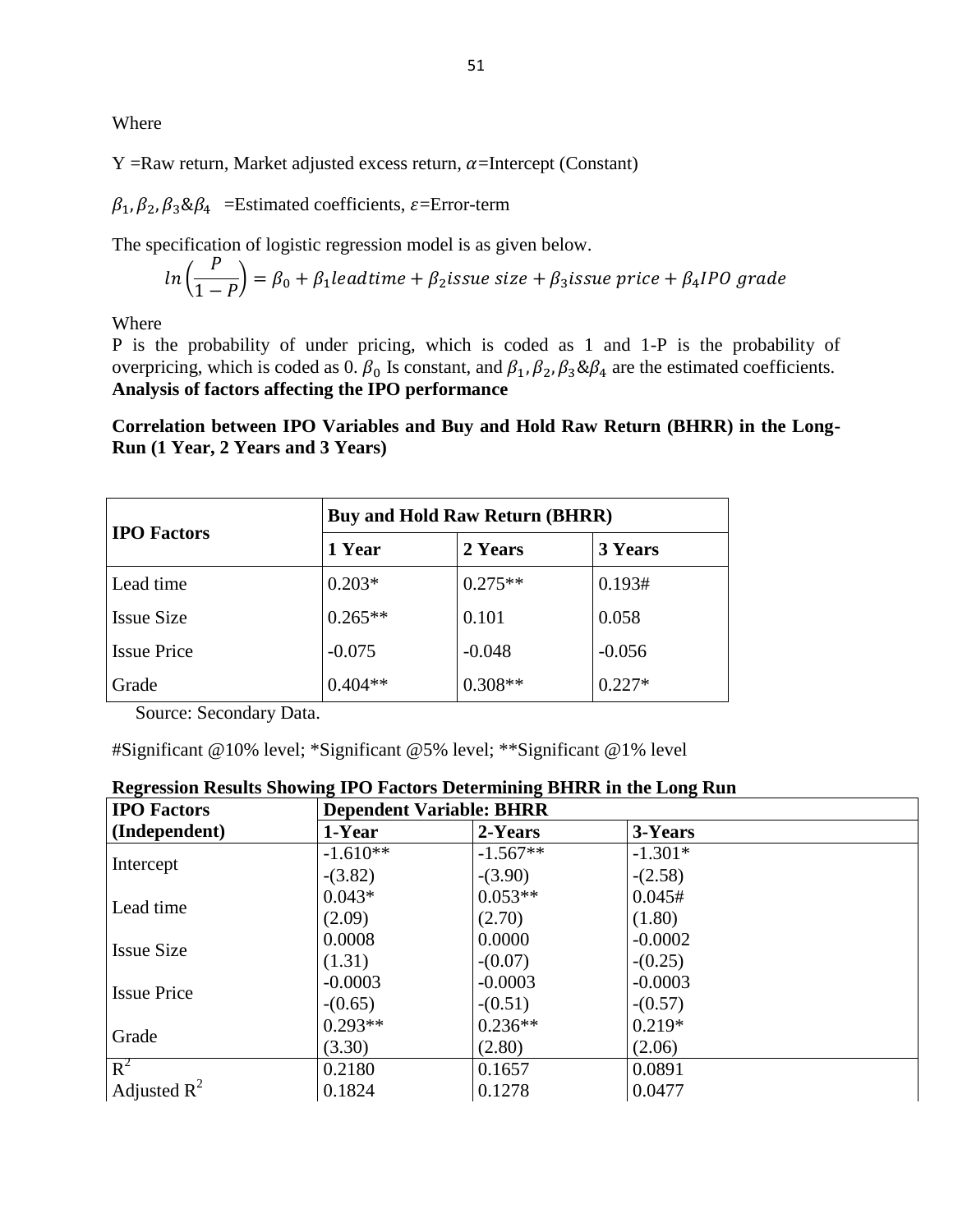| F value        |  |    | $2**$<br>◡•+◡              |         | $27**$<br>4<br>᠇.᠊.         |                | 1.5<br>ل 1 .                              |                     |                |  |  |
|----------------|--|----|----------------------------|---------|-----------------------------|----------------|-------------------------------------------|---------------------|----------------|--|--|
| $\overline{D}$ |  |    | $\circ$<br>I.OO            |         | $\circ$<br>$\Delta$<br>I.OC |                | 4,88                                      |                     |                |  |  |
| $\sim$         |  | T. | $\cdot$ $\sim$<br>$\cdots$ | . 10011 | $\cdot$ $\sim$ $\sim$       | $\cdot$ $\sim$ | $\sim$ $\sim$ $\sim$ $\sim$ $\sim$ $\sim$ | $1 - 3 - 1 - 1 = 1$ | $\cdot$ $\sim$ |  |  |

 Source: Secondary Data. #Significant at 10% level; \*Significant @5% level; \*\*Significant @1% level.

# **Logistic Regression Results Showing IPO Factors Determining the Under-Pricing (Based on BHRR) of IPOs in 1 year**

| <b>IPO Factors</b> |                | Dependent Variable: 1-Year Buy-Hold Under-Pricing |                           |              |         |                     |  |  |  |
|--------------------|----------------|---------------------------------------------------|---------------------------|--------------|---------|---------------------|--|--|--|
| (Independent)      | <b>Beta</b>    | <b>Standar</b><br>d Error                         | Wald<br><b>Statistics</b> | df           | p Value | Odd<br><b>Ratio</b> |  |  |  |
| Constant           | $-5.8840$      | 1.7416                                            | $11.41**$                 | $\mathbf{1}$ | 0.0007  | 0.0028              |  |  |  |
| Lead time          | 0.1928         | 0.0770                                            | $6.27*$                   | $\mathbf{1}$ | 0.0123  | 1.21                |  |  |  |
| <b>Issue Size</b>  | 0.0044         | 0.0017                                            | $7.14**$                  | $\mathbf{1}$ | 0.0075  | 1.0044              |  |  |  |
| <b>Issue Price</b> | $-0.0033$      | 0.0024                                            | 1.96                      | $\mathbf{1}$ | 0.1620  | 1.00                |  |  |  |
| Grade              | 0.5420         | 0.2492                                            | $4.73*$                   | $\mathbf{1}$ | 0.0296  | 1.72                |  |  |  |
| Model $\chi^2$     | 29.52**        |                                                   |                           |              |         |                     |  |  |  |
| Degrees of         | $\overline{4}$ |                                                   |                           |              |         |                     |  |  |  |
| Cox & Snell $R^2$  | 0.2720         |                                                   |                           |              |         |                     |  |  |  |
| Nagelkerke $R^2$   | 0.3801         |                                                   |                           |              |         |                     |  |  |  |

Source: Secondary Data. \*Significant @5% level; \*\*Significant @1% level

**Logistic Regression Results Showing IPO Factors Determining the Under-Pricing (Based on BHRR) of IPOs in 2 years** 

| <b>IPO</b> Factors | Dependent Variable: 2-Year Buy-Hold Under-Pricing |                           |                           |    |         |                     |  |  |
|--------------------|---------------------------------------------------|---------------------------|---------------------------|----|---------|---------------------|--|--|
| (Independent)      | <b>Beta</b>                                       | <b>Standar</b><br>d Error | Wald<br><b>Statistics</b> | df | p Value | Odd<br><b>Ratio</b> |  |  |
| Constant           | $-4.3541$                                         | 1.3346                    | $10.64**$                 | 1  | 0.0011  | 0.013               |  |  |
| Lead time          | 0.1178                                            | 0.0597                    | 3.89*                     | 1  | 0.0486  | 1.12                |  |  |
| <b>Issue Size</b>  | 0.0009                                            | 0.0014                    | 0.36                      | 1  | 0.5497  | 1.00                |  |  |
| <b>Issue Price</b> | $-0.0015$                                         | 0.0016                    | 0.84                      | 1  | 0.3580  | 1.00                |  |  |
| Grade              | 0.6003                                            | 0.2241                    | $7.18**$                  | 1  | 0.0074  | 1.82                |  |  |
| Model $\chi^2$     | $16.42**$                                         |                           |                           |    |         |                     |  |  |
| Degrees of         | $\overline{4}$                                    |                           |                           |    |         |                     |  |  |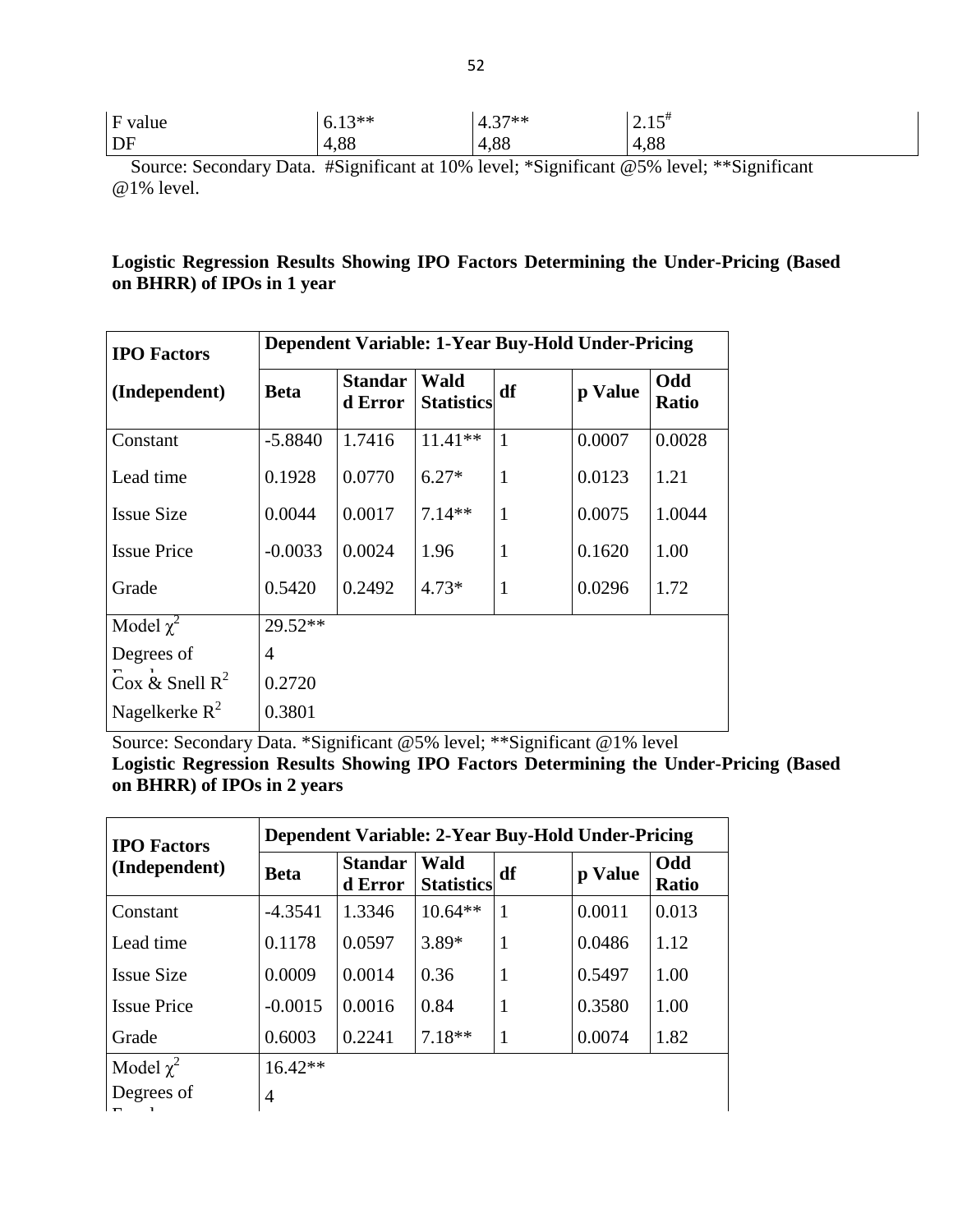| $\cos \& \text{ Snell } R^2$ 0.1619 |                                            |
|-------------------------------------|--------------------------------------------|
| Nagelkerke $R^2$   0.2277           |                                            |
| $\sim$                              | $\mathbf{r}$ . $\mathbf{v}$ . $\mathbf{r}$ |

Source: Secondary Data. \*Significant @5% level; \*\*Significant @1% level

## **Logistic Regression Results Showing IPO Factors Determining the Under-Pricing (Based on BHRR) of IPOs in 3 years**

| <b>IPO</b> Factors<br>(Independent) | Dependent Variable: 3-Year Buy-Hold Under-Pricing |                           |                                  |              |         |                     |  |  |
|-------------------------------------|---------------------------------------------------|---------------------------|----------------------------------|--------------|---------|---------------------|--|--|
|                                     | <b>Beta</b>                                       | <b>Standar</b><br>d Error | <b>Wald</b><br><b>Statistics</b> | df           | p Value | Odd<br><b>Ratio</b> |  |  |
| Constant                            | $-4.0880$                                         | 1.2860                    | $10.11**$                        | $\mathbf{1}$ | 0.0015  | 0.017               |  |  |
| Lead time                           | 0.1050                                            | 0.0580                    | 3.27#                            | 1            | 0.0704  | 1.11                |  |  |
| <b>Issue Size</b>                   | $-0.0003$                                         | 0.0015                    | 0.04                             | $\mathbf{1}$ | 0.8369  | 1.00                |  |  |
| <b>Issue Price</b>                  | $-0.0011$                                         | 0.0015                    | 0.55                             | $\mathbf{1}$ | 0.4582  | 1.00                |  |  |
| Grade                               | 0.6463                                            | 0.2226                    | $8.43**$                         | $\mathbf{1}$ | 0.0037  | 1.91                |  |  |
| Model $\chi^2$                      | 14.99**                                           |                           |                                  |              |         |                     |  |  |
| Degrees of                          | 4                                                 |                           |                                  |              |         |                     |  |  |
| Cox & Snell $R^2$                   | 0.1488                                            |                           |                                  |              |         |                     |  |  |
| Nagelkerke $R^2$                    | 0.2093                                            |                           |                                  |              |         |                     |  |  |

Source: Secondary Data. \*Significant @5% level; \*\*Significant @1% level

## **Findings**

The correlation analysis between four IPO factors and Buy and Hold Raw Return (BHRR) from IPO listed between 2010 and 2014 in the long run duration of 1, 2 and 3 years.

From the perusal of the correlation values reported in the table, it is evident that positive BHRR in all three long-run periods is associated with 'lead time' and 'grade' but the degree of association between 'grade' and BHRR has been higher compared to the degree of association between BHRR and lead time. There is significant association between 'issue size' and 1 year BHRR.

The issue size is unrelated to the BHRR in other two long-run periods. In sum, it is found that there is significant positive association between BHRR in all three long-run periods and IPO factors - IPO grade and lead time. The 1 year BHRR is significantly associated with issue size in the long-run. The collective impact as well as unique influence of each one of four IPO factors on BHRR is evaluated by multiple regression analysis and the results of the analysis are reported

It can be observed from the table that the regression model for 1 and 2 year BHRR is fitted significantly at 1 per cent level (F value is 6.13 and 4.37;  $p < 0.01$ ) with coefficient of determination of 21.80 per cent ( $R^2 = 0.2180$ ) and 16.57 per cent ( $R^2 = 0.1657$ ). The model for 3 year BHRR is fitted significantly at 10 per cent level with just 8.91 per cent of the explained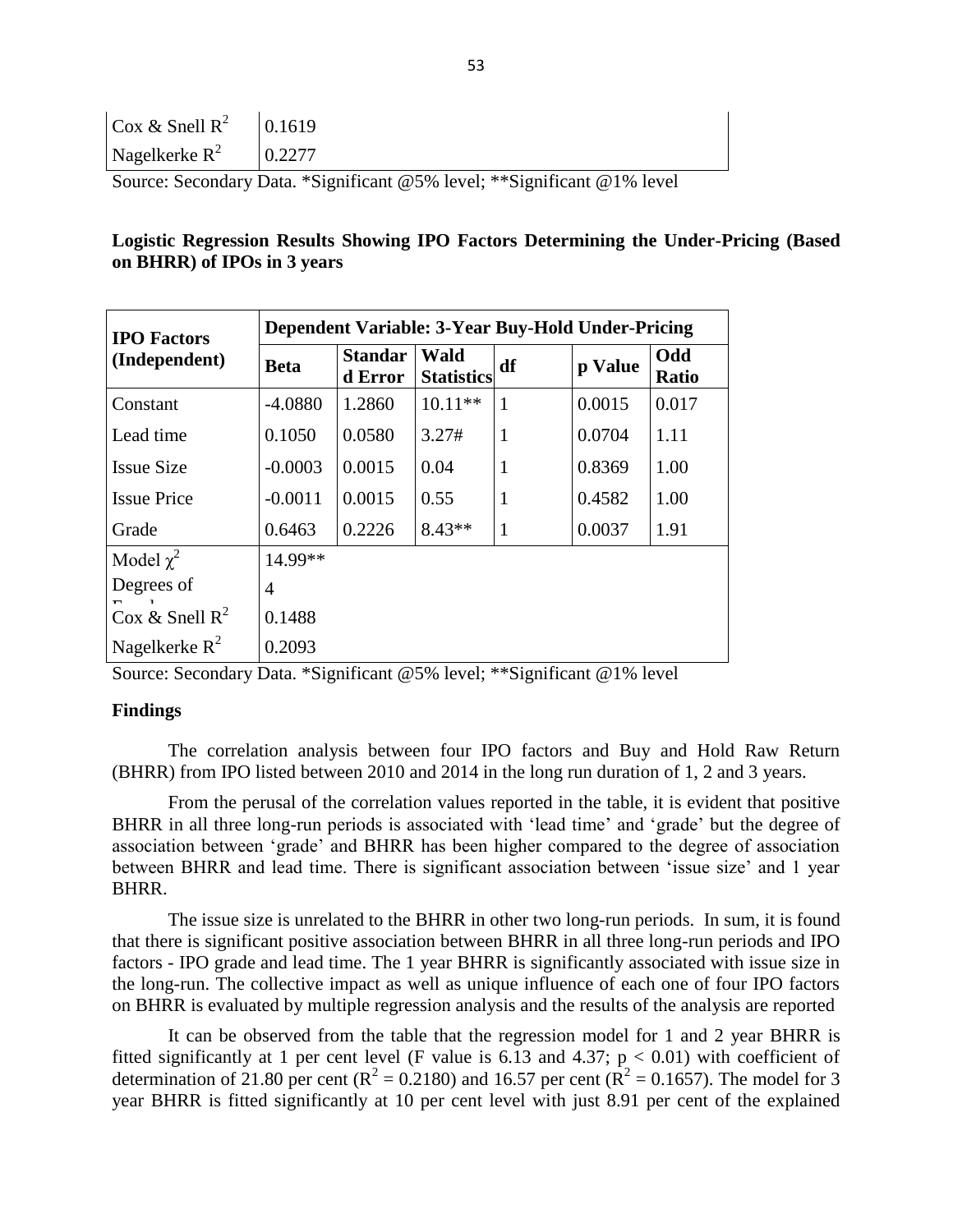variance ( $R^2 = 0.0891$ ). The estimated coefficient is significant for lead time and grade in all three models, but the level of significance of lead time in the model for 3 year BHRR has been at low level of 10 per cent. Further all significant coefficients are positive. Overall, it is found that BHRR in the long-run is likely to increase with increase in lead time and the level of IPO grade and the extent of increase in BHRR against increase in the level of IPO grade is more than that of lead time.

The logistic regression results identifying the effect of IPO factors in determining the BHRR based underpricing in 1 year from listing day.

The logistic regression model for 1 year BHRR with IPO factors as predictors is statistically significant at 1 per cent level accounting for variance between 27.20 per cent (Cox & Snell  $R^2 = 0.2720$ ) and 38.01 per cent (Nagelkerke  $R^2 = 0.3801$ ) in underpricing. The coefficient of lead-time and grade is significant at 5 per cent level and that of issue size is significant at 1 per cent level. From significant coefficient of lead time, it is understood that the odds of underpricing is 1.21 higher than the odds of overpricing for every one unit increase in lead time. Similarly, odds (probability) of underpricing is higher by 1.72 times and 1.0044 times than overpricing for every one level increase in IPO grade and one unit increase in issue size respectively. Hence, it is deduced that the probability of increase in 1 BHRR based underpricing is significantly related to IPO grade, lead time and issue size.

Logistic regression analysis eliciting the power of IPO factors in predicting the probability of 2 year BHRR based underpricing between 2010 and 2014.

The logistic model for 2 year BHRR based underpricing with IPO factors as predictors is significant at 1 per cent level ( $\chi^2 = 16.42$ , df = 4, p < 0.01). The model explains between 16.19 per cent (Cox & Snell R<sup>2</sup>) and 22.77 per cent (Nagelkerke R<sup>2</sup>) of the variance in underpricing of IPO raw returns in 2 years with buy and hold strategy. From the observation of Wald statistics, it is evident that the coefficient of 'lead-time' and 'grade' is positive and significant. That is, 'lead time' and 'grade' significantly predict the 2 year BHRR based underpricing. From coefficient values, it is understood that the odds of 2 year BHRR based underpricing is 1.82 times higher than overpricing for every one level increase in IPO grading and the odds of underpricing is 1.12 times more than the odds of overpricing for every one unit increase in lead-time.

The logistic regression results measuring the probability of 3 year BHRR based underpricing using four IPO factors, viz., lead-time, issue size, issue price and grade.

The fit of regression model for 3 year BHRR based underpricing with four IPO factors is statistically significant at 1 per cent level with Cox & Snell explained variance of 14.88 per cent and Nagelkerke explained variance of 20.93 per cent in underpricing.

The Walk statistics have indicated that 'grade' has high predicting power ( $\beta$ =0.1050, Wald = 3.27,  $p < 0.10$ ) and 'lead-time' has moderate predicting power ( $\beta$ =0.6463, Wald = 8.43, p < 0.01) on 3 year BHRR based underpricing (underpricing in 3 years duration with buy and hold method).

So, it is found that the odds of underpricing of IPO raw return in 3 years with buy and hold methods is 1.91 times higher than that of overpricing for every one level increase in grading of IPOs and the odds of such underpricing is 1.11 times higher than that of overpricing for every one unit increase lead-time.